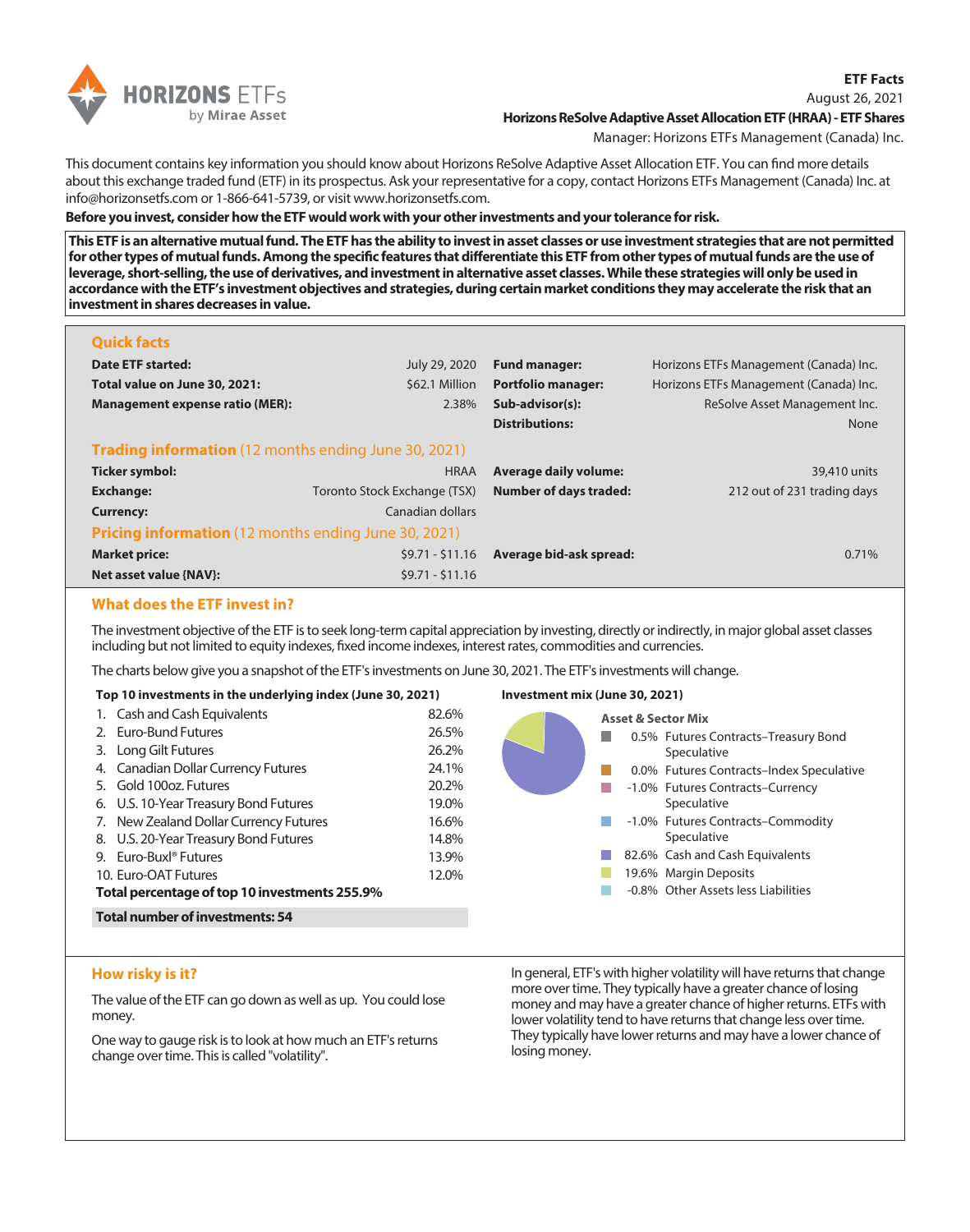

#### **Risk rating**

Horizons ETFs Management (Canada) Inc. has rated the volatility of this ETF as **Medium**.

This rating is based on how much the ETF's returns have changed from year to year. It doesn't tell you how volatile the ETF will be in the future. The rating can change over time. An ETF with a low risk rating can still lose money.



For more information about the risk rating and specific risks that can affect the ETF's returns, see the "Risk Factors" section of the ETF's prospectus.

### **No guarantees**

ETFs do not have any guarantees. You may not get back the amount of money you invest.

## **How has the ETF performed?**

This section tells you how shares of the ETF have performed in past calendar years. However, this information is not available because the ETF has not yet completed a calendar year.

#### **Year-by-year returns**

This section tells you how shares of the ETF have performed in past calendar years. However, this information is not available because the ETF has not yet completed a calendar year.

#### **Best and worst 3-month returns**

This section shows the best and worst returns for the shares of the ETF in a 3-month period. However, this information is not available because the ETF has not yet completed a calendar year.

#### **Average return**

As at June 30, 2021, a person who invested \$1,000 in the ETF at inception now has \$1,083. This works out to an annual compound return of 9.1%.

# **Trading ETFs**

ETFs hold a basket of investments, like mutual funds, but trade on exchanges like stocks. Here are a few things to keep in mind when trading ETFs:

### **Pricing**

ETFs have two sets of prices: market price and net asset value (NAV).

### **Market price**

- ETFs are bought and sold on exchanges at the market price. The market price can change throughout the trading day. Factors like supply, demand, and changes in the value of an ETF's investments can effect the market price.
- You can get price quotes any time during the trading day. Quotes have two parts: **bid** and **ask**.
- The bid is the highest price a buyer is willing to pay if you want to sell your ETF shares. The ask is the lowest price a seller is willing to accept if you want to buy ETF shares. The difference between the two is called the **"bid-ask spread"**.
- In general, a smaller bid-ask spread means the ETF is more liquid. That means you are more likely to get the price you expect.

### **Net asset value (NAV)**

- Like mutual funds, ETFs have a NAV. It is calculated after the close of each trading day and reflects the value of an ETF's investments at that point in time.
- NAV is used to calculate financial information for reporting purposes like the returns shown in this document.

## **Orders**

There are two main options for placing trades: market orders and limit orders. A market order lets you buy or sell shares at the current market price. A limit order lets you set the price at which you are willing to buy or sell shares.

### **Timing**

In general, market prices of ETFs can be more volatile around the start and end of the trading day. Consider using a limit order or placing a trade at another time during the trading day.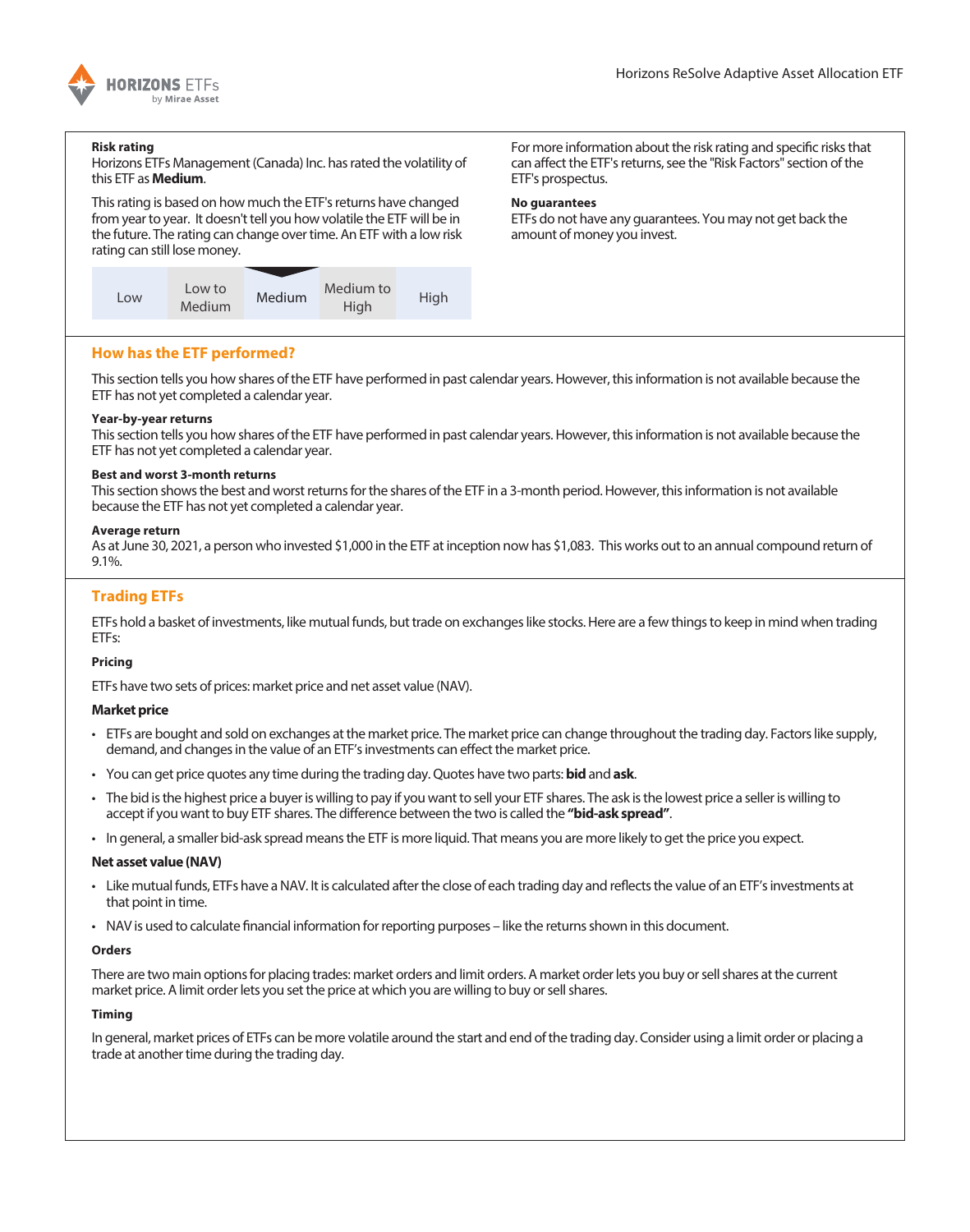

## **Who is this ETF for?**

#### **Investors who:**

- are seeking leveraged exposure an actively managed portfolio of global asset classes
- are comfortable with a high degree of risk.

## **A word about tax**

In general, you'll have to pay income tax on any money you make on an ETF. How much you pay depends on the tax laws where you live and whether or not you hold the ETF in a registered plan, such as a Registered Retirement Savings Plan or a Tax-Free Savings Account.

Keep in mind that if you hold your ETF in a non-registered account, distributions from the ETF are included in your taxable income, whether you get them in cash or have them reinvested.

# **How much does it cost?**

This section shows the fees and expenses you could pay to buy, own and sell shares of the ETF. Fees and expenses, including any trailing commissions, can vary among ETFs.

Higher commissions can influence representatives to recommend one investment over another. Ask about other ETFs and investments that may be suitable for you at a lower cost.

#### **1. Brokerage commissions**

You may have to pay a commission every time you buy and sell shares of the ETF. Commissions may vary by brokerage firm. Some brokerage firms may offer commission-free ETFs or require a minimum purchase amount.

#### **2. ETF expenses**

You don't pay these expenses directly. They affect you because they reduce the ETF's returns.

As of June 30, 2021, the ETF's expenses were 2.73% of its value. This equals \$27.30 for every \$1,000 invested.

|                                                                                                                | Annual rate (as a % of the<br><b>ETF's value)</b> |
|----------------------------------------------------------------------------------------------------------------|---------------------------------------------------|
| <b>Management expense ratio (MER)</b><br>This is the total of the ETF's management fee and operating expenses. | 2.38%                                             |
| <b>Trading expense ratio (TER)</b>                                                                             |                                                   |
| These are the ETF's trading costs.                                                                             | 0.35%                                             |
| <b>ETF</b> expenses                                                                                            | 2.73%                                             |

### **Trailing commission**

The trailing commission is an ongoing commission. It is paid for as long as you own the ETF. It is for the services and advice that your representative and their firm provide to you.

This ETF doesn't have a trailing commission.